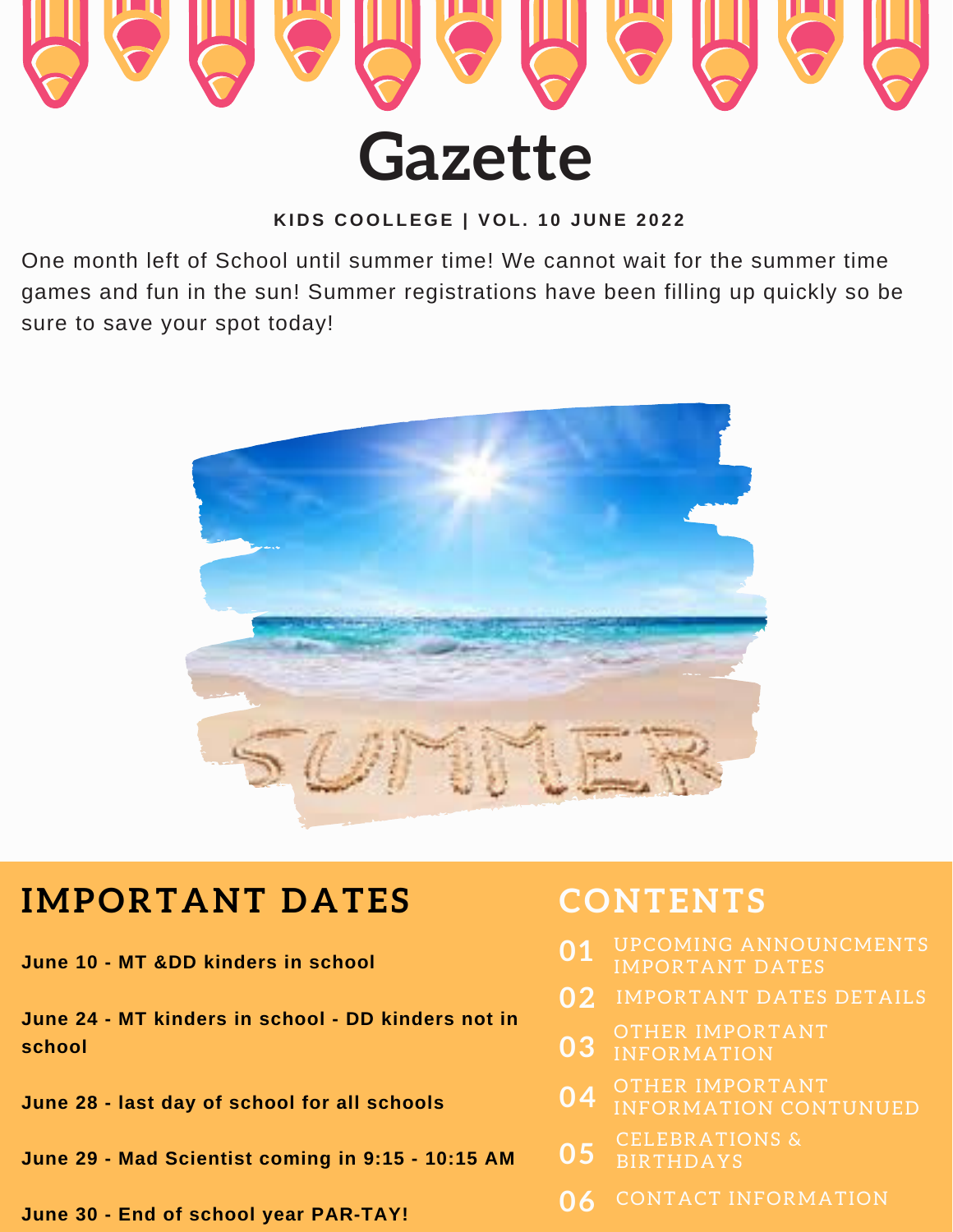### **IMPORTANT DATES DETAILS BY HALEY LOTT**

- June 10 MT &DD kinders in school
- June 24 MT kinders in school DD kinders not in school
- June 28 last day of school for all schools
- June 29 Mad Scientist coming in 9:15 AM 10:15 AM
- June 30 End of school year PAR-TAY!

# **IMPORTANT REMINDER!**

#### **BY HALEY LOTT**

Parents are responsible for passing on important information for each child as the teacher emails parents directly and not the center. Please ensure this information is passed on so we may know where your child needs to be when dropped off at the school, or if there is any important information we need to know.

### **SUMMER INFORMATION**

#### **BY HALEY LOTT**

Early Bird discounts for summer registration have ended but we still have spaces available! Please feel free to contact us if you have any questions! Even though the early bird pricing is over, you can still get multiple weeks discount for registering for more than 4 weeks! Contact us for more information today!



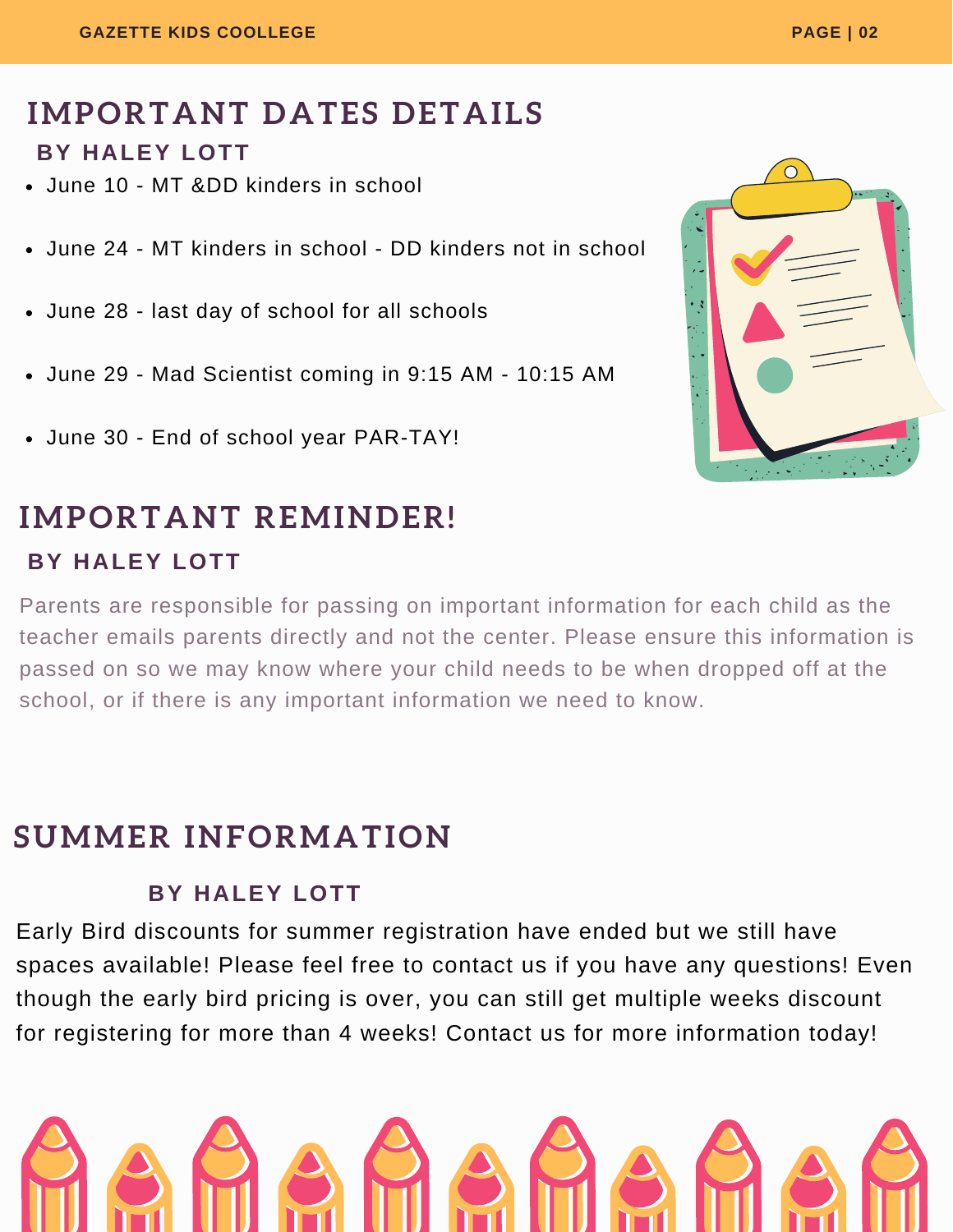### **OTHER IMPORTANT INFORMATION BY HALEY LOTT**

As we know, weather in Calgary is very unpredictable. Please ensure your child is fully prepared for changes in the weather such as coats or rain boots. Also providing a change of clothes may help as well.

#### **PARK DAY & MOVIE DAY**

Please note that every Friday, all public school children will be at the park from around 1:30 pm until 2:30 pm. from here we will return to the center for MOVIE DAY!

Every Friday we will go to the park unless there is inclement weather. There will be a short email sent Thursday in regards to if there will not be park day that Friday. If there is no park that day, due to unexpected weather you will be informed as soon as possible.

#### **SNACKS**

As per AHS guidelines, we will be providing snack for children after school however all food will be provided by staff to each child.

Please ensure children know snacks & lunches cannot be shared with other children. This rule includes siblings trading lunch.

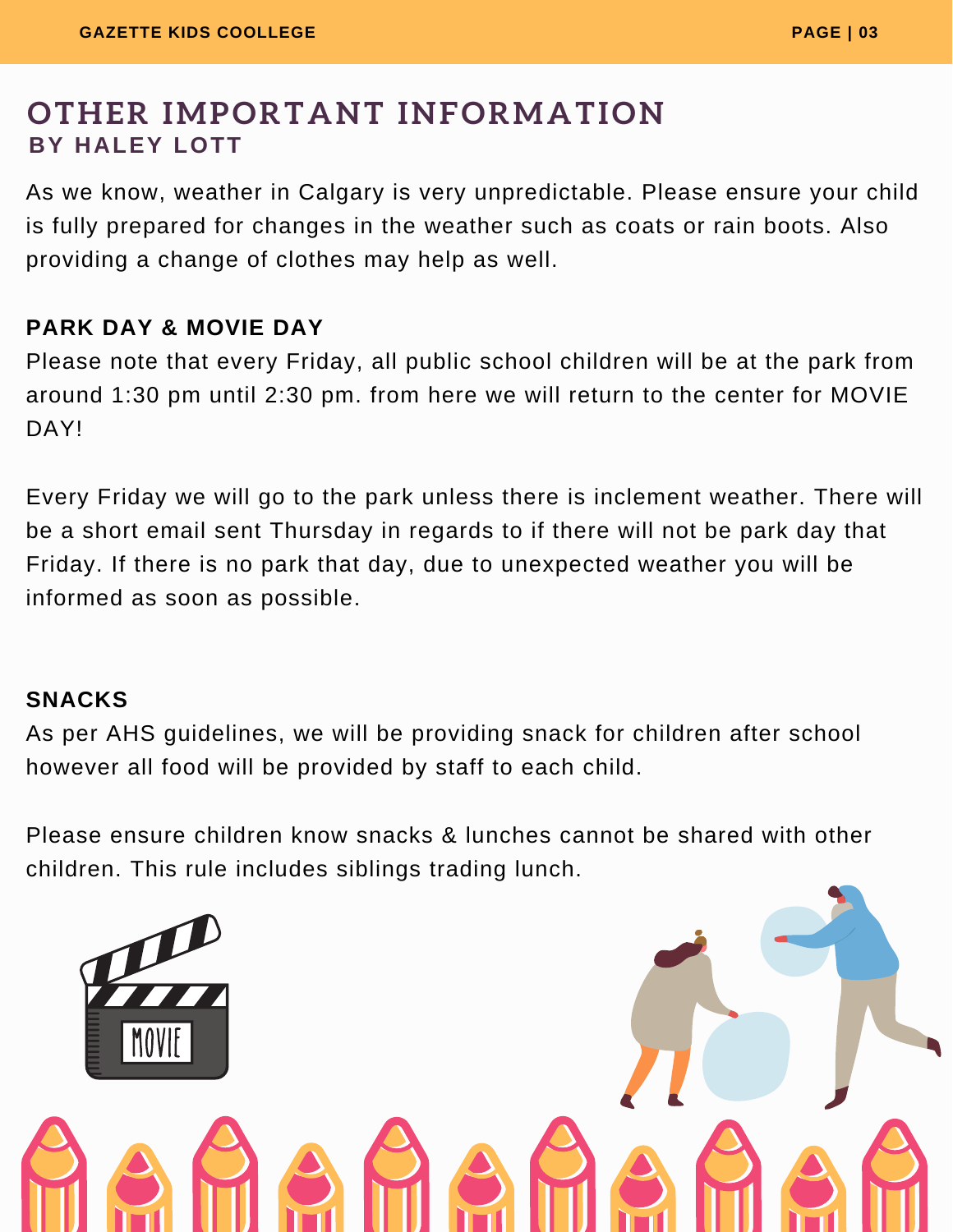### **OTHER IMPORTANT INFORMATION BY HALEY LOTT**

#### **2022 - 2023 SCHOOL YEAR REGISTRATION**

The school year is almost over! Only 1 more month to go! We have sent out 2022-2023 School year registration in April. We will no longer be holding your child's place unless you have already spoken with the center. If we have not received a confirmation of enrollment at this time, we will open spaces up. As covid is winding down, more and more families are contacting for childcare which means spaces can very easily fill up before the school year is out. If you have any questions at all, please do not hesitate to contact us.

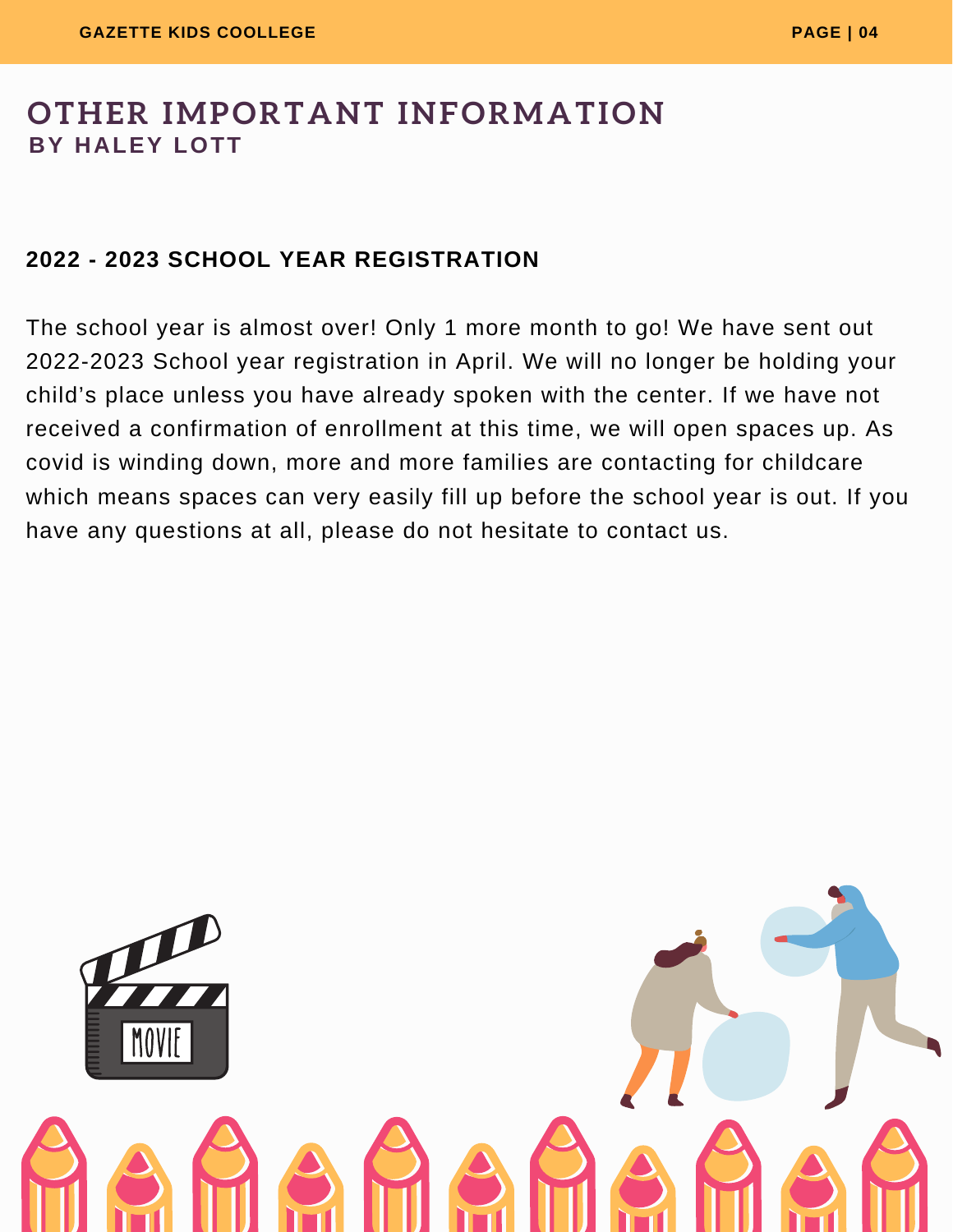

### **CELEBRATIONS & BIRTHDAYS**

Every <sup>y</sup>ear in Jun<sup>e</sup> we celebrate all of our friends having a birthday from Jun<sup>e</sup> until September! We hope you all have <sup>a</sup> Happy Birthday!

> Jayde - Jun<sup>e</sup> <sup>22</sup> Melodie - Aug. <sup>2</sup>

> > June 28th - Last day of school!